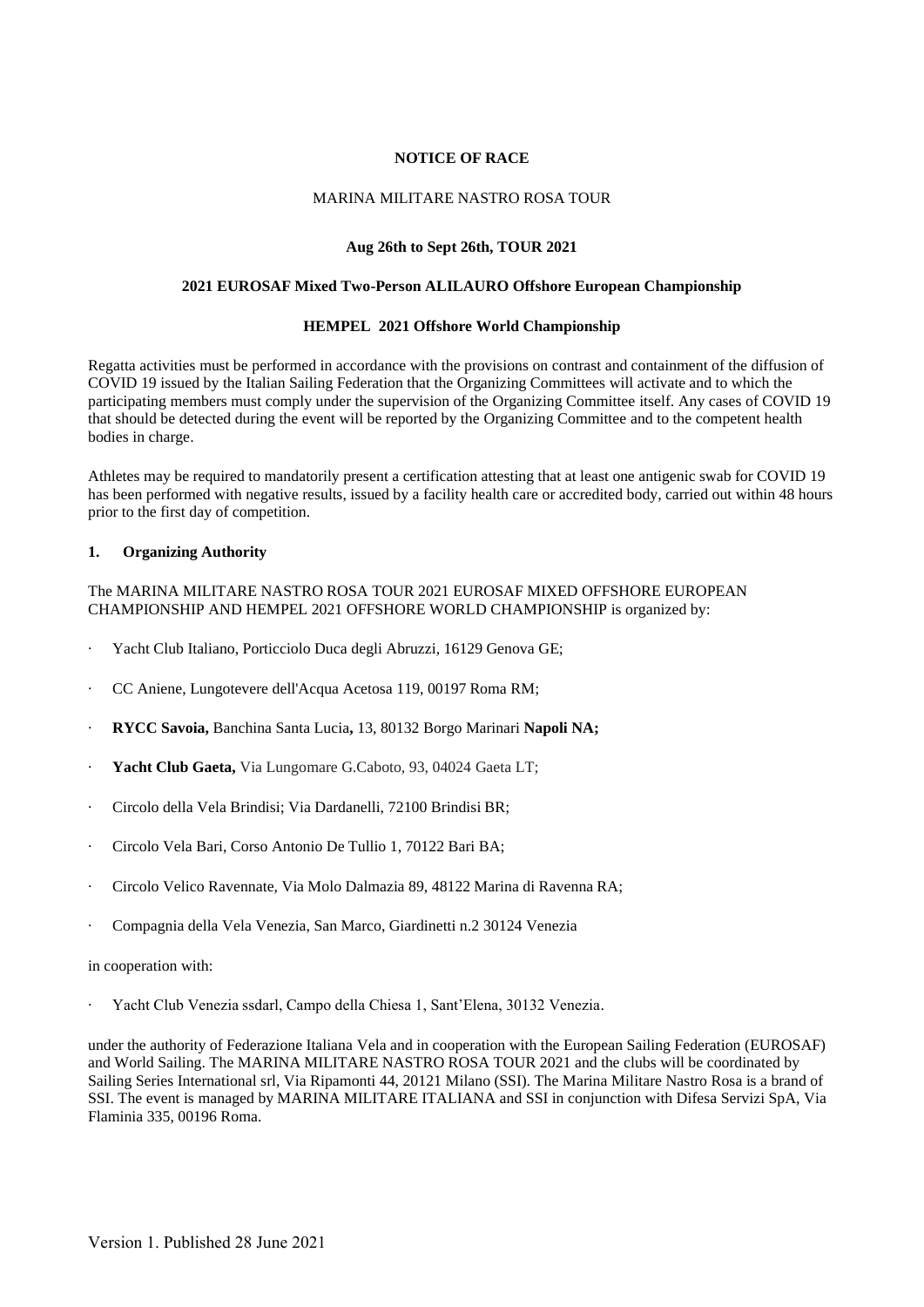# **2. Rules**

- 2.1. The regatta is governed by the rules as defined in The Racing Rules of Sailing 2021-2024 (RRS).
- 2.2. The provisions of the National Authority that shall apply will be posted on the online Official Notice Board (ONB).
- 2.3. The following rules shall also apply:
	- 2.3.1. World Sailing Offshore Special Regulations (Category 3 with life raft required).
	- 2.3.2. Class Rules of provided boats.
	- 2.3.3. The Equipment Rules of Sailing (ERS) when they do not conflict with the Class Rules.
	- 2.3.4. Minimum crew weight and team will apply as per event format

2.4. In case of conflict between languages, the English text will take precedence.

2.5. Actions by event officials to implement COVID-19 guidance, protocols or legislation, even if they later prove to have been unnecessary, will not be grounds for redress. This changes RRS 62.1(a).2.6. This Notice of Race (NoR) may be modified by the Organizing Authority.

# **3. Advertising**

3.1. World Sailing Advertising Code shall apply. Competitors and boats advertising will be without restriction. Event Advertising by the Organizing Authority will be:

3.1.1. Bow numbers with advertisement to be displayed as forward as possible on both sides of the first 20% of the hull, in addition to one sticker per hull side, max. 120 cm x 60 cm, in the aft part of the boats.

3.1.2. Advertisement to be displayed on both sides of the foremost 20% of the mainsail boom.

3.1.3. Sponsor's flag to be flown on the backstay throughout the entire event.

3.2. Italian competitors and FIV cardholders who display individual advertising must hold a FIV license for advertising.

3.3. The Organizing Authority may also require the installation, at no cost to competitors, of on-board video cameras, position devices, and guest riders whose on-board position restrictions will be defined in the Sailing Instructions.

# **4. Eligibility and Equipment**

4.1. Teams, while racing, consisting of two athletes of different gender are eligible to race. Competitors shall comply with World Sailing Eligibility Code.

Entrants to be nominated by their MNA. If any team is nominated by the respective MNA entries from that nation will be accepted on the base of "first come first serve" and withness of payment of the pre charter feee will be taken as proof of timing

Competitors must have the Minimum Age of 18 years on 26 August 2021

4.2. Italian crews must be in possession of the valid FIV card including health provisions.

4.3. The regatta will be sailed on One Design boats provided for charter.

4.4. One team per nation is allowed per each qualifying stage. The Organizing Authority can decide on further teams.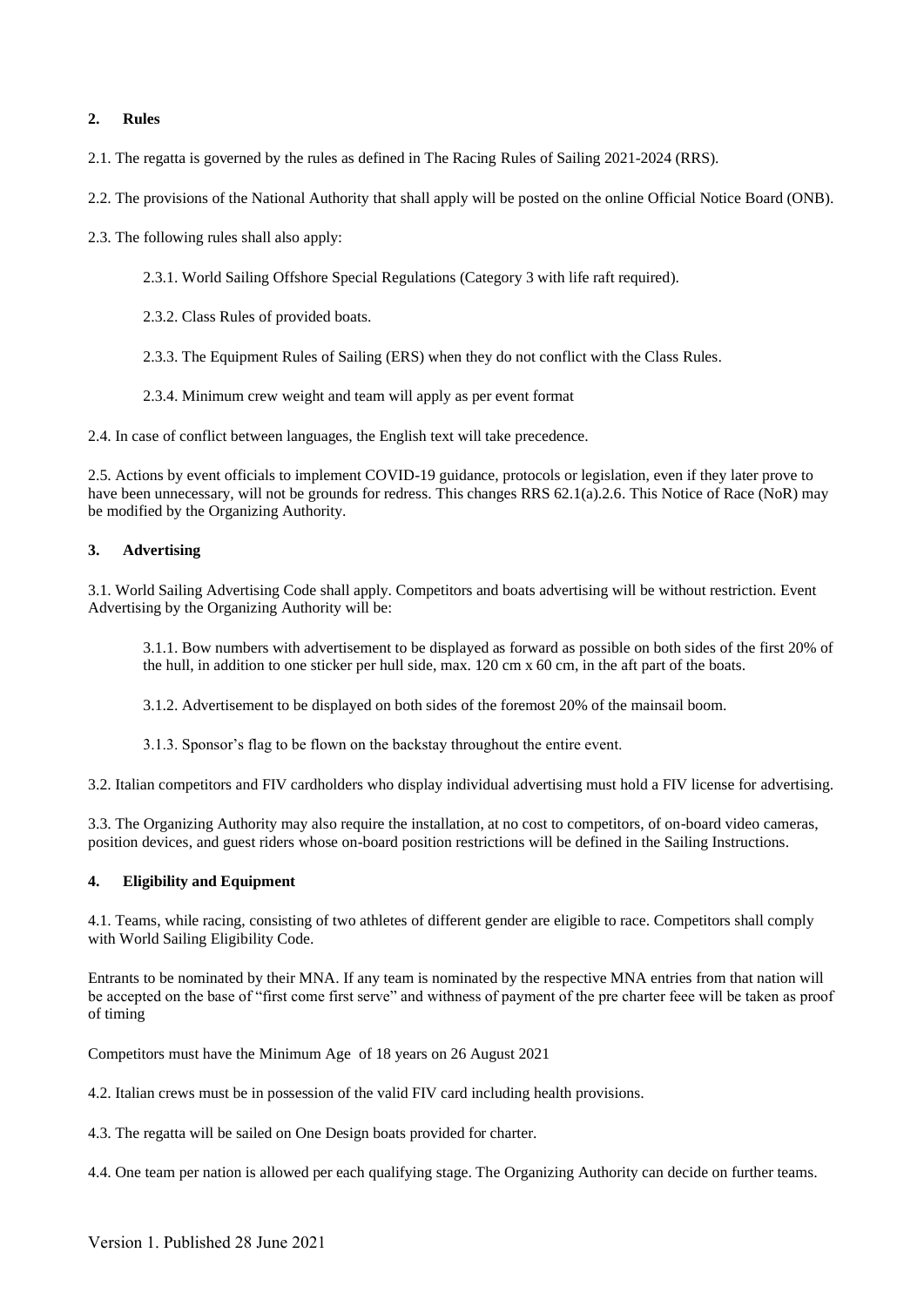4.5. If more than 10 nations enter the Championship, qualification series will be held during the Nastro Rosa.

4.6. A team is considered pre-registered when the following documents are received:

4.6.1. Completed and signed entry form with skipper and crew information, including name, surname, date of birth, weight, nationality, World Sailing Sailor ID and World Sailing Sailor Categorization Code.

4.6.2. Entry fee payment confirmation.

4.6.3. World Sailing Member National Authority (MNA) team confirmation.

4.6.4. Skipper's racing record, particularly in previous offshore regattas.

4.6.5. A Radio Operator's Qualification - A Restricted (VHF only) Radio Operator's Certificate or a GMDSS Short Range Certificate or higher grade of marine radio certificate.

4.6.6. A valid First Aid Certificate from the RYA or by Red Cross, Police, Fire and Armed Services for both skipper and crew.

4.6.7. Minimum seatime - Candidates must have logged at least 15 days, 2 days as skipper, 1000 nautical miles, with at least two overnight passages.

4.7. The list of pre-registered boats will be updated on the Event websit[e www.nastrorosatour.it](http://www.nastrorosatour.it/) upon receipt of each new entry.

4.8. The final list of accepted entries will be published on the Event websit[e www.nastrorosatour.it.](http://www.nastrorosatour.it/)

4.9. Pre-registered teams whose entry is not accepted will be listed on a waiting list. If any of the accepted teams cancels its participation before the start of the Championship a pre-registered team may replace it.

4.10. Late entries may be accepted at the Organizing Authority's discretion.

### **5. Fees and Classification**

5.1. There is no Entry Fee. The charter fee and COVID related compulsory services are as explained in the ANNEX 1 to this Notice of Race. All amounts shall be paid to the event organization: SSI srl Via Ripamonti 44, 20141 Milano. Payment can be made by bank transfer to the following account: Bank: Creval S.p.a. BIC/SWIFT: BPCVIT2S IBAN: IT91Q0521601614000000014070

5.2. The fees received from any team whose entry is not accepted will be refunded.

5.3. Fees received from teams who decide to retire will not be refunded. Retiring when racing as well as withdraw before racing once the team has confirmed it is not ground for refund unless a replacement team is found to take over the boat. With draw due to covid travel restriction will be accepted if officially proven as a cause of "Forza majeure".

5.4. The Organizing Authority is not responsible for any costs incurred due to the non-acceptance of a team's registration.

5.5. After checking-in the boat assigned, each crew is responsible for their boat and must use it in good seamanship manner. Any damage to the boat or its equipment shall not be ground for redress.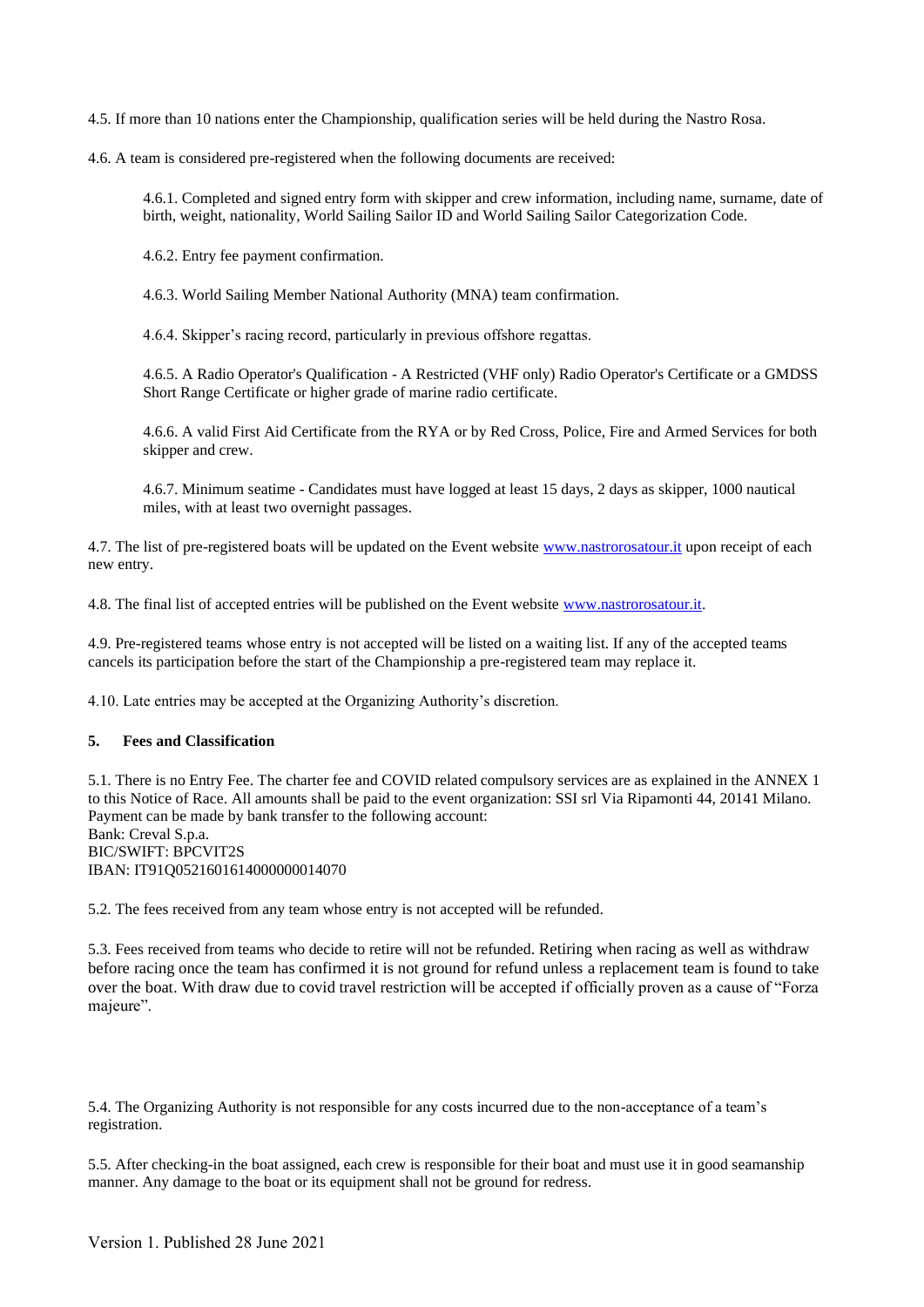## **6. Registration**

6.1. Each skipper and crew must personally register at the Race Office located in the Regatta Village at Porto Antico Marina Genova from 10:00 to 11:00 on August 26th, 2021.

6.2. The following documents shall be presented at registration:

- 6.2.1. Certificate of competence (Yacht Master or equivalent).
- 6.2.2. Valid certificate of Sea Survival Course for both skipper and crew.
- 6.2.3. Valid certificate of VHF Radio Operator.
- 6.2.4. If advertising is to be displayed, an authorisation from the skipper's MNA.
- 6.2.5. Damage deposit specified in 21–Damage Deposit
- 6.2.6. Contact phone number both on-boat and land, including the name of the contact person.

6.2.7. Liability acceptance form duly filled out and signed by both skipper and crew.

### **7. Schedule (SUBJET TO CHANGE)**

| $26 \text{ Aug}$ | Genova                 | Official arrival day                     | Opening Ceremony at 18:30 at Porto Vecchio Nastro<br>Rosa Village                                                                                                                                                                                                    |
|------------------|------------------------|------------------------------------------|----------------------------------------------------------------------------------------------------------------------------------------------------------------------------------------------------------------------------------------------------------------------|
| $27 \text{ Aug}$ | Genova                 | Inshore regatta: start at 11:00          |                                                                                                                                                                                                                                                                      |
| $28$ Aug         | Genova - Civitavecchia | Offshore race: start at 17:00. Coef. 1,0 | I Offshore European Qualif. (210Mg). Pianosa Is. on<br>port, Montecristo Is. on port                                                                                                                                                                                 |
| $29$ Aug         | Genova - Civitavecchia | Racing                                   |                                                                                                                                                                                                                                                                      |
| $30$ Aug         | Genova - Civitavecchia | Racing                                   |                                                                                                                                                                                                                                                                      |
| $31$ Aug         | Civitavecchia          | Finish. Time limit is 12:00              |                                                                                                                                                                                                                                                                      |
| 1 Sept           | Civitavecchia - Naples | Offshore race: start at 17:00. Coef. 1,0 | II Offshore European Qualif. (210Mg). Ponza Is. on<br>port. Capri Is. on port. Round Ischia Is. on port.                                                                                                                                                             |
| 2 Sept           | Civitavecchia - Naples | Racing                                   |                                                                                                                                                                                                                                                                      |
| 3 Sept           | Civitavecchia - Naples | Racing                                   |                                                                                                                                                                                                                                                                      |
| 4 Sept           | Naples                 | Finish. Time limit is 12:00              |                                                                                                                                                                                                                                                                      |
| 5 Sept           | Napoli - Napoli        | Offshore race: start at 17:00. Coef.1,5  | Offshore European Final. (300mg). Channel between<br>Ischia Is. and Procida Is, Gaeta (buoy - on port) -<br>channel between Palmarola Is. and Ponza Is., Punta<br>Licosa (buoy - on port), Ventotene Is. on starboard,<br>channel between Ischia Is, and Procida Is. |
| 6 Sept           | Napoli                 | Racing                                   |                                                                                                                                                                                                                                                                      |
| 7 Sept           | Napoli                 | Finish. Time limit is 13:00              |                                                                                                                                                                                                                                                                      |

| 15 Sept | <b>Brindisi</b> | Official arrival day          |                                                                                                     |
|---------|-----------------|-------------------------------|-----------------------------------------------------------------------------------------------------|
| 16 Sept | Brindisi - Bari | Offshore race: start at 17:00 | I Offshore World Qual. (230 Mg.) Pianosa Is. on port.                                               |
| 17 Sept | Brindisi - Bari | Racing                        |                                                                                                     |
| 18 Sept | Bari            | Finish. Time limit is 12:00   |                                                                                                     |
| 19 Sept | Bari - Bari     | Offshore race: start at 17:00 | II Offshore World Qual. (218 Mg.). Kopiste Is. on<br>port, Susac Is, on port, Palagruza Is. on port |
| 20 Sept | Bari - Bari     | Racing                        |                                                                                                     |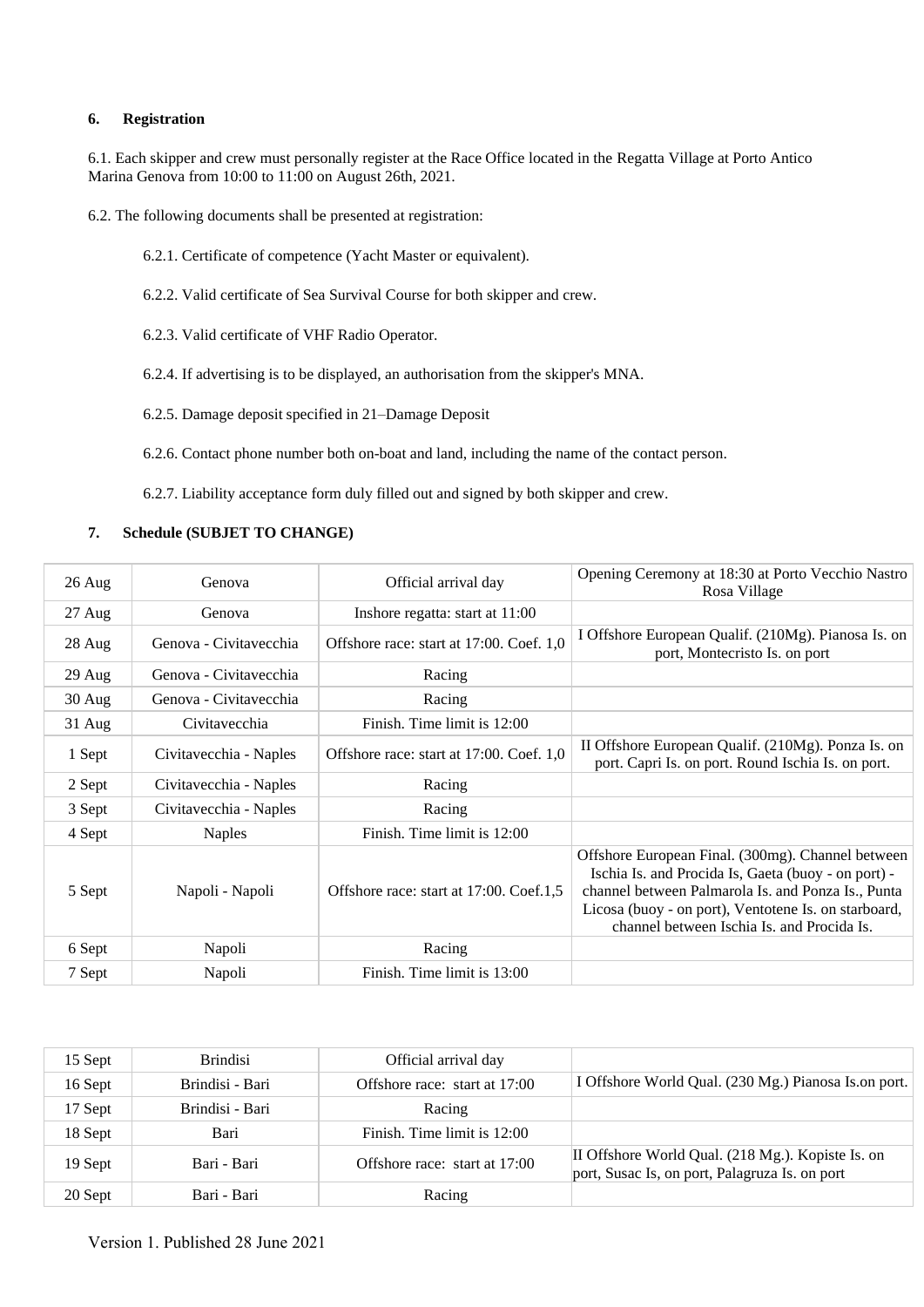| 21 Sept | Bari - Bari    | Finish. Time limit is 12:00   |                                                                                                        |
|---------|----------------|-------------------------------|--------------------------------------------------------------------------------------------------------|
| 22 Sept | Bari - Venezia | Offshore race: start at 14:00 | Offshore World Championship. (368 Mg.) Vis Is. on<br>port. Buoy in front of Marina di Ravenna on port. |
| 23 Sept | Bari - Venezia | Racing                        |                                                                                                        |
| 24 Sept | Bari - Venezia | Racing                        |                                                                                                        |
| 25 Sept | Bari - Venezia | Finish. Time limit is 12:00   |                                                                                                        |
| 26 Sept | Venezia        | Parade in front SanMarco      |                                                                                                        |

## **8. Measurement**

The Class Measurer and Technical Committee will inspect all boats before and immediately after races.

### **9. Sailing Instructions**

9.1. Sailing Instructions (SI) will be available for each registered team on completion of registration formalities. If possible, also before on the event website and online ONB.

9.2. Local Sailing Instructions (LSI) for each stopover will be published and may change or supplement rules in this Notice of Race and the Sailing Instructions.

#### **10. Scoring**

10.1. Inshore and Qualification races may be part of the program according to the provisions of the Sailing Instructions. When organized, Inshore and Qualification races results will be based on time difference at the finish that will be added to the finishing time of the Offshore race. A boat DNF or DSQ, DNS or DND will be scored the time of the last boat arrived plus 10 minutes.

10.2. The start of the Offshore Race will be as per RRS 26.

10.3. The winning team of the European Championship Offshore race will be the **2021 EUROSAF Mixed Offshore European Champion**.

10.4. The winning team of the World Championship Offshore race will be the **2021 Offshore World Champion**.

## **11. International Jury**

11.1. An International Jury (IJ) will be appointed in compliance with RRS 91(b) and Appendix N. Decisions of the International Jury will be final according to the RRS 70.5.11.2. Not all members of the IJ will be available on site during the event. Hearings will be held in a virtual jury room with the full IJ online. SI will detail the procedure.

### **12. Support Boats**

Team support boats are not allowed.

## **13. SPARE**

## **14. Berthing**

Boats shall be kept in their assigned places while in the harbours used during all events.

## **15. Haul-out Restrictions**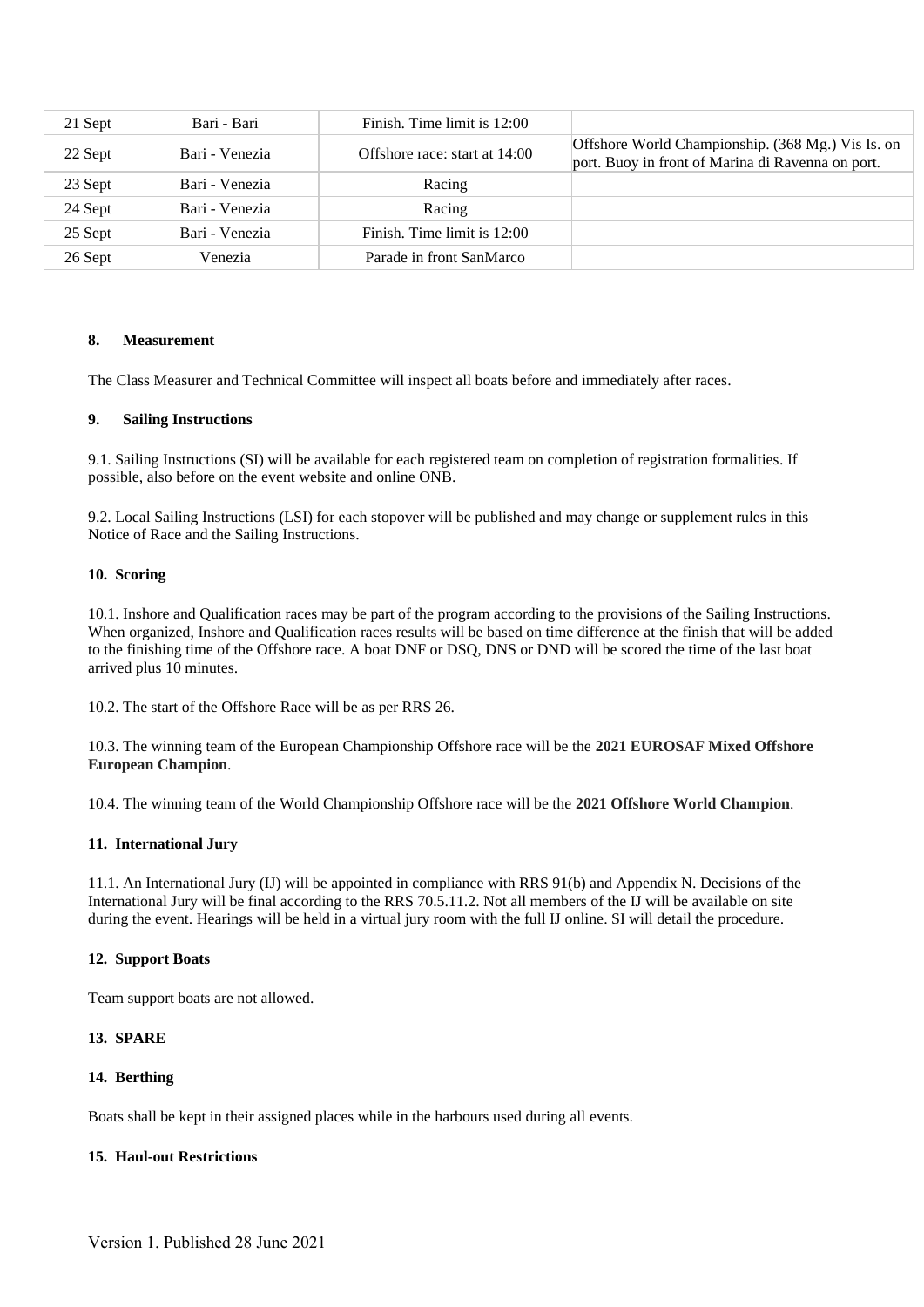From 09:00 of the first scheduled day of registration until the end of the last scheduled race of the series boats shall not be hauled out except for repairing damages, and only after written permission from the Regatta Director or, in its absence, from the Technical Committee. While hauled for this purpose, cleaning and polishing of the hull below the waterline is not permitted. Appendages shall not be removed from the boat during the regatta.

# **16. Media Rights**

Competitors and their guests grant the Organizing Authority, EUROSAF and World Sailing absolute and free right and permission for any pictures and video footage taken of persons or boats during the event, to be published or broadcast in any media, including but not limited to TV advertisements, for either editorial or advertising purposes or to be used in press information.

## **17. Communication**

17.1. Use of external communications will be specified by the Sailing Instructions.

17.2. Each team shall send the Organizing Authority rights-free pictures and video footage taken on-board during races as specified by the Sailing Instructions. Failing to comply will entail the penalty specified in the Sailing Instructions.

17.3. The Organizing Authority will request penalties via Radio or Data or Mobile/Satellite phone.

# **18. Trophies and Prizes**

Eurosaf European Championships:Trophies and medals will be awarded in Naples on Sept 07th from 16:00 pm at the Nastro Rosa Village in Naples. Participation to the Prize Giving Ceremony is mandatory for the prized teams. The penalty for not participating will be DNE from the series

Offshore World Championships: Trophies and medals will be awarded in Venice @ regatta Village. at the Celebration Party on Saturday 26<sup>th</sup> September evening. Participation to the Sunday Sailing Parade in San Marco Waterfront is mandatory. Participation to the Prize Giving Ceremony for prized teams is mandatory. The penalty for not participating will be DNE from the series.

The top three teams of the European Championship will be also invited at the Celebration Party on Saturday 26<sup>th</sup> September evening in Venice- Arsenale Regatta Village, participation is welcome but not mandatory

## **19. Disclaimer of Liability**

Competitors participate in the Championship entirely at their own risk—see RRS 4 - Decision to Race. The Organizing Authority and any other party involved in the organization of the event will not accept any liability for material damage or personal injury or death sustained in conjunction with or prior to, during, or after the regatta, referred to in this Notice of Race. Each skipper and crew accept these terms by signing the entry form.

## **20. Insurance**

20.1. Each charter fee includes third-party insurance with a cover of 1,500,000 EUR per event.

20.2. Teams are responsible for their own insurance.

## **21. Damage Deposit**

21.1. A damage deposit of 2,500 euro on a per boat, per incident basis is due on registration.